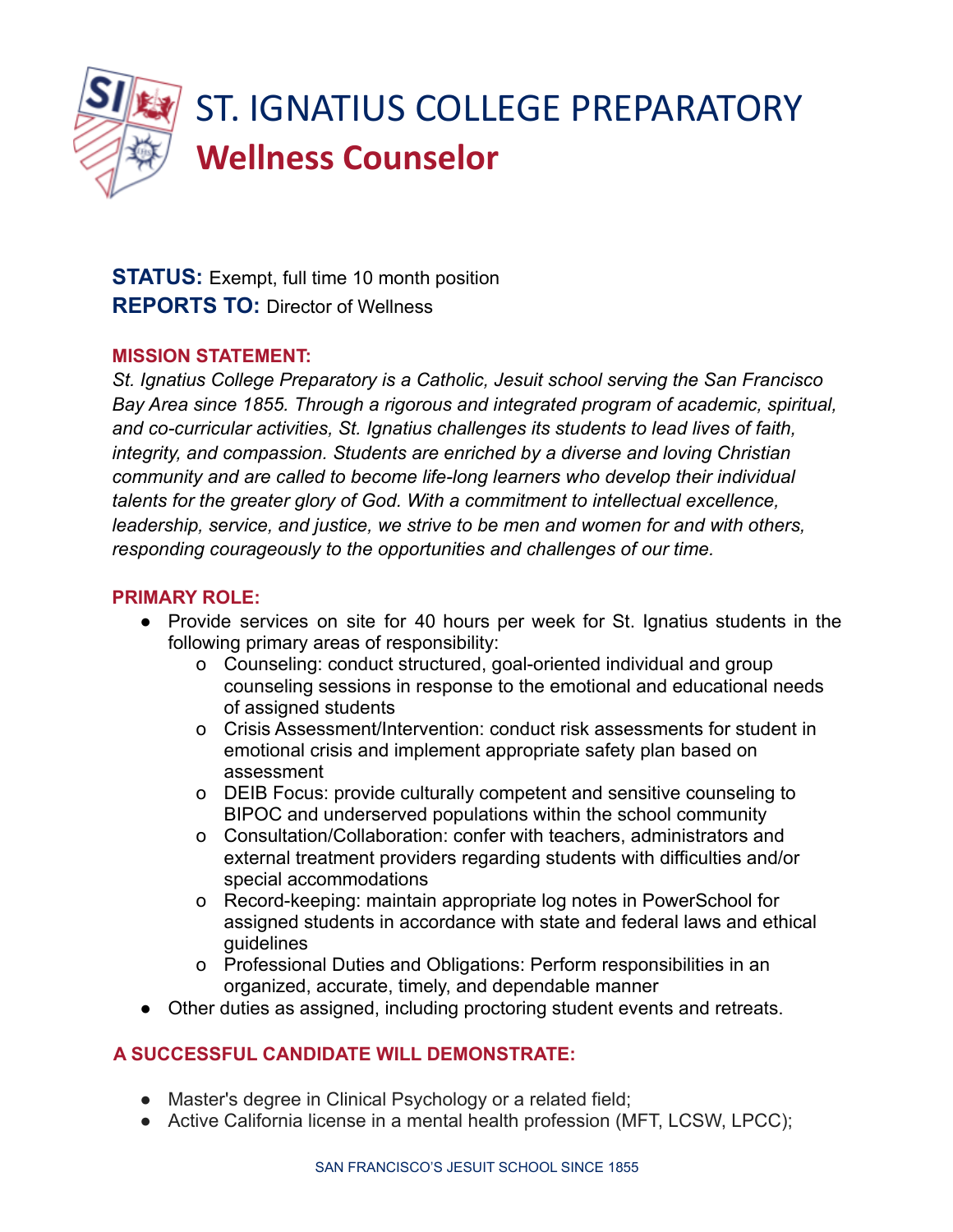- Minimum 4 years' experience in a high school setting performing the duties and demonstrating a high/substantial level of the knowledge, skills and abilities listed above;
- Strong cultural competence and ability to apply therapeutic strategies to a diverse student population;
- Bilingual strongly preferred
- Model appropriate professional boundaries with students, colleagues, parents, and community partners;
- Understand and support the goals of Ignatian pedagogy and Catholic secondary education;
- Support the academic, co-curricular, and spiritual life of the school community;
- Have excellent time management and organizational skills;
- Thrive in a collaborative, dynamic, and faithful learning community;
- Be able to commute to the Sunset District of San Francisco
- Be fully vaccinated against COVID-19 (including up to date on the most recent boosters).

# **HOW TO APPLY:**

Interested applicants should submit a cover letter, resume and salary requirements (a must) using this link: [Wellness Counselor Application](https://forms.gle/puoM3zex3hduo1PS6) Link

In your cover letter, please include examples of how diversity, equity, inclusion and belonging have been a part of your personal or professional work and how these experiences will enhance the SI community in your role.

# **SI OFFERS A COMPREHENSIVE AND RICH EMPLOYEE BENEFITS PROGRAM FOR REGULAR, FULL TIME, EMPLOYEES WHICH INCLUDES:**

- Company paid Medical Insurance Contributions for single, two-party and family plans at a rate of 75%
- Fully paid insurance for Dental, Vision, Life, AD&D coverage for single, two-party and family plans
- Flexible Spending Plans for insurance plans plus for child care coverage
- Tuition remission program
- Student Loan Reimbursement (up to \$2,000 annually)
- Annual Retirement Savings Contributions
- Professional Development Resources

### **SI FOSTERS A DIVERSE AND INCLUSIVE COMMUNITY:**

St. Ignatius College Preparatory strives to be a just, inclusive, and Catholic, Ignatian community where all students, faculty, staff, parents and alumni feel seen, heard, valued,